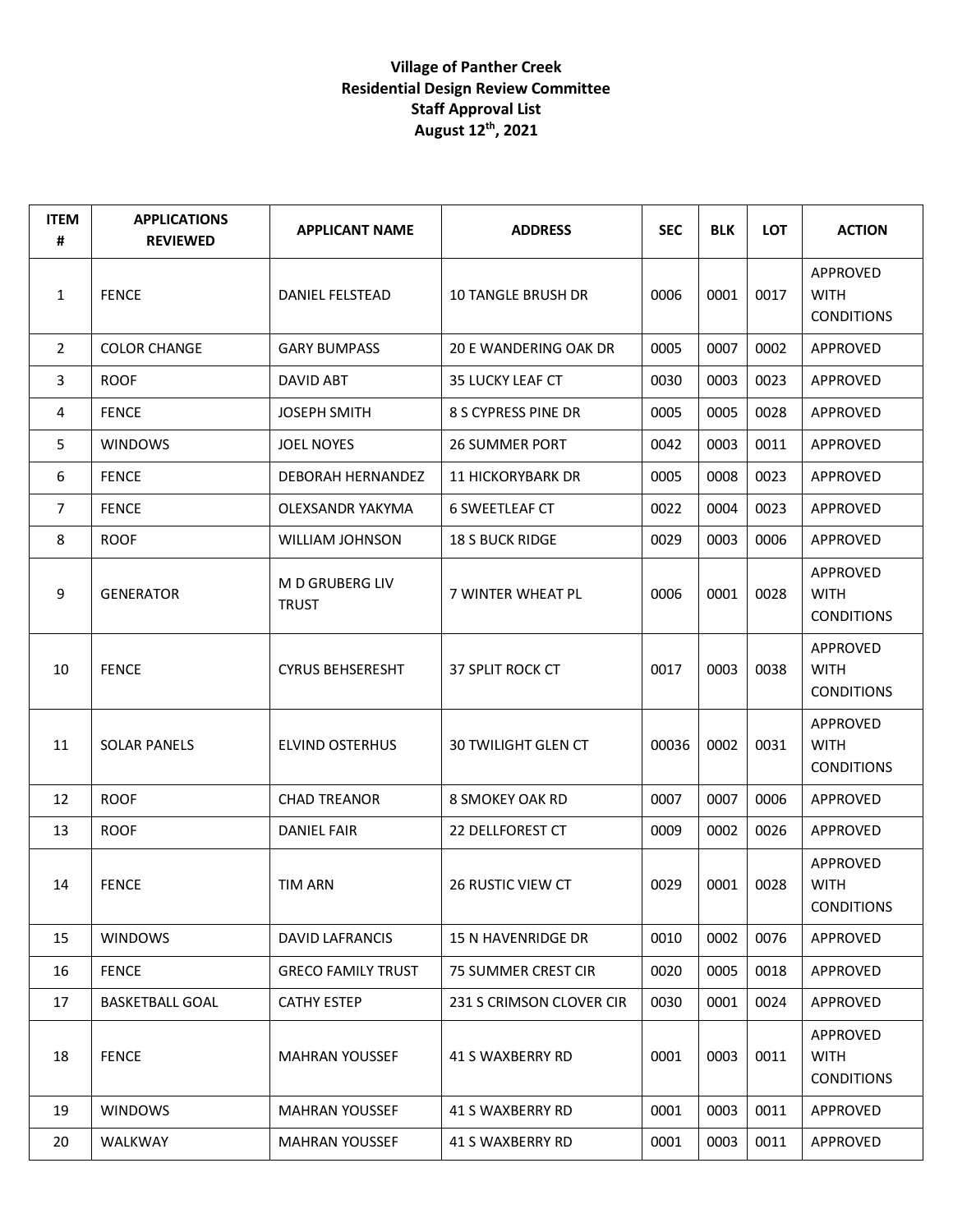| 21 | <b>GENERATOR</b>         | <b>BERNARD GIESKE</b>                    | 27 E RACING CLOUD CT        | 0046 | 0002 | 0002 | APPROVED<br><b>WITH</b><br><b>CONDITIONS</b> |
|----|--------------------------|------------------------------------------|-----------------------------|------|------|------|----------------------------------------------|
| 22 | AC UNIT                  | RANDALL HAGAN                            | <b>24 POSTVINE CT</b>       | 0010 | 0001 | 0012 | APPROVED<br><b>WITH</b><br><b>CONDTIONS</b>  |
| 23 | <b>COLOR CHANGE</b>      | DAVID ABT                                | 35 LUCKY LEAF CT            | 0030 | 0003 | 0023 | APPROVED                                     |
| 24 | TREE REMOVAL             | LINDA FURLAN                             | 3 SMOKEY OAK RD             | 0007 | 0008 | 0030 | APPROVED<br><b>WITH</b><br><b>CONDITIONS</b> |
| 25 | <b>FENCE</b>             | <b>ADRIANNA TEUSCHER</b>                 | <b>39 SUMMER CREST CIR</b>  | 0020 | 0005 | 0009 | APPROVED                                     |
| 26 | <b>TRASH CART SCREEN</b> | LINDA MULA                               | <b>12 GREEN HAVEN DR</b>    | 0020 | 0003 | 0007 | APPROVED                                     |
| 27 | POOL DECK                | <b>JAMES KENNEY III</b>                  | 15 WOOD COVE DR             | 0024 | 0001 | 0022 | APPROVED                                     |
| 28 | <b>WINDOWS</b>           | <b>JANICE GRIGEREIT</b>                  | 31 W WILLOWWOOD CT          | 0001 | 0000 | 0009 | APPROVED                                     |
| 29 | <b>WINDOWS</b>           | <b>JAMES MACQUAKER</b>                   | <b>16 ROSEDALE BROOK CT</b> | 0010 | 0002 | 0032 | APPROVED                                     |
| 30 | TREE REMOVAL             | <b>WEAVERLING FAMILY</b><br><b>TRUST</b> | 87 N WINDSAIL PL            | 0033 | 0001 | 0020 | APPROVED                                     |
| 31 | <b>TREE REMOVAL</b>      | <b>DOUG KELLEY</b>                       | 21 TANGLE BRUSH DR          | 0006 | 0002 | 0008 | APPROVED<br><b>WITH</b><br><b>CONDITIONS</b> |
| 32 | <b>ROOF</b>              | <b>JEFF COURTNEY</b>                     | <b>61 N TURTLE ROCK CT</b>  | 0032 | 0002 | 0045 | APPROVED                                     |
| 33 | <b>FENCE</b>             | <b>RONALD GENTZLER</b>                   | 9 ANCHOR POINT PL           | 0026 | 0001 | 0012 | APPROVED<br><b>WITH</b><br><b>CONDITIONS</b> |
| 34 | <b>PAVING</b>            | <b>IFEL COSTA</b>                        | 192 N MILL TRACE DR         | 0030 | 0003 | 0032 | APPROVED<br><b>WITH</b><br><b>CONDITIONS</b> |
| 35 | <b>ROOF</b>              | <b>BRADLEY HALL</b>                      | 37 RUSTIC VIEW CT           | 0029 | 0001 | 0021 | APPROVED                                     |
| 36 | <b>ROOF</b>              | PAUL SPIELVOGEL                          | 21 GREENRIDGE FOREST CT     | 0014 | 0003 | 0026 | APPROVED                                     |
| 37 | <b>WINDOWS</b>           | <b>BRANDON HORNE</b>                     | <b>17 SHADOW STONE</b>      | 0032 | 0001 | 0038 | APPROVED                                     |
| 38 | <b>COLOR CHANGE</b>      | <b>FRANCISCO COSTA</b>                   | 42 S CIRCLEWOOD GLN         | 0009 | 0002 | 0021 | APPROVED                                     |
| 39 | <b>ROOF</b>              | <b>JASON MILLER</b>                      | 5 PINEWOOD FOREST CT        | 0016 | 0002 | 0038 | APPROVED                                     |
| 40 | TREE REMOVAL             | <b>DOUGLAS ROBERTS</b>                   | 11 W MSITY MORNING TRCE     | 0031 | 0003 | 0006 | APPROVED                                     |
| 41 | <b>POOL</b>              | <b>JUAN SALCEDO</b>                      | 8 EMORY OAK CT              | 0005 | 0008 | 0006 | APPROVED                                     |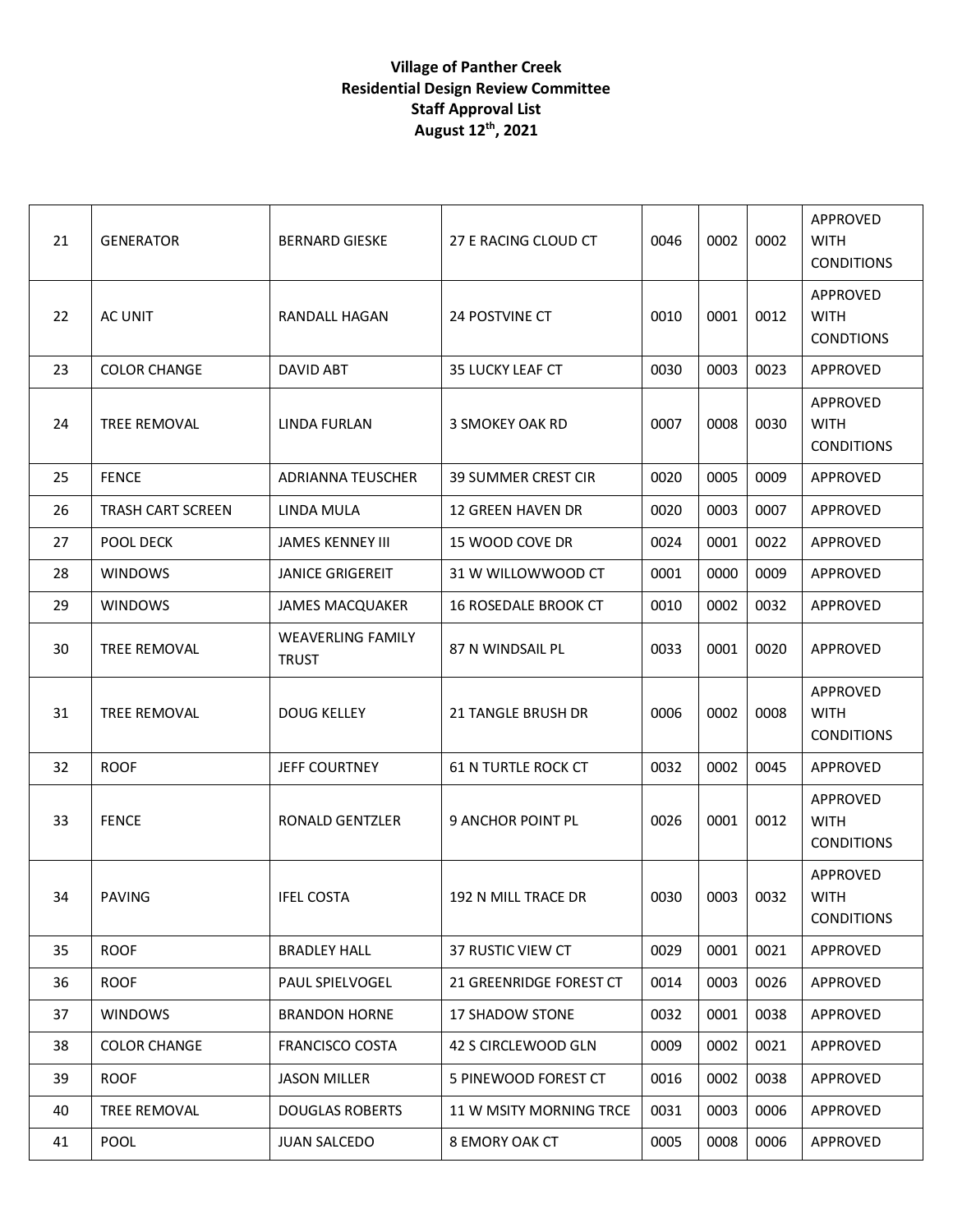| 42 | <b>PAVING</b>         | <b>ANDREW POOLE</b>        | <b>6 FALLING STAR RD</b>   | 0014 | 0003 | 0003 | APPROVED                                            |
|----|-----------------------|----------------------------|----------------------------|------|------|------|-----------------------------------------------------|
| 43 | <b>GUTTERS</b>        | <b>ANDREW POOLE</b>        | <b>6 FALLING STAR RD</b>   | 0014 | 0003 | 0003 | APPROVED                                            |
| 44 | <b>FENCE</b>          | <b>BEN MALONE</b>          | <b>22 RUSTIC VIEW CT</b>   | 0029 | 0001 | 0029 | APPROVED<br><b>WITH</b><br><b>CONDITIONS</b>        |
| 45 | <b>PAVING</b>         | <b>CARLOS ZAVALIA</b>      | 4 DIAMOND OAK CT           | 0007 | 0001 | 0034 | APPROVED                                            |
| 46 | <b>FENCE</b>          | <b>CARLOS ZAVALIA</b>      | 4 DIAMOND OAK CT           | 0007 | 0001 | 0034 | APPROVED                                            |
| 47 | <b>TURF</b>           | ROYCE FRANZONI             | 1 TWELVE PINES CT          | 0014 | 0001 | 0020 | APPROVED                                            |
| 48 | <b>PAVING</b>         | DAVID NOWLAND              | 8 W WEDGEWOOD GLN          | 0011 | 0001 | 0046 | APPROVED                                            |
| 49 | WALL                  | DAVID NOWLAND              | 8 W WEDGEWOOD GLN          | 0011 | 0001 | 0046 | APPROVED                                            |
| 50 | <b>ROOF</b>           | <b>HEINZ REICHHARDT</b>    | 23 THORNHEDGE CT           | 0014 | 0003 | 0043 | APPROVED                                            |
| 51 | <b>FENCE STAIN</b>    | <b>JIM MCDANIELL</b>       | 8 MEADOWFAIR CT            | 0014 | 0002 | 0008 | APPROVED                                            |
| 52 | <b>WINDOWS</b>        | <b>RICK MAYER</b>          | <b>42 ACORN CLUSTER CT</b> | 0035 | 0001 | 0019 | APPROVED                                            |
| 53 | <b>WINDOWS</b>        | <b>ALAN KURUS</b>          | <b>11 S BUCK RIDGE</b>     | 0029 | 0003 | 0015 | APPROVED                                            |
| 54 | PATIO COVER           | <b>SCOTT BROWN</b>         | 58 ACORN CLUSTER CT        | 0035 | 0002 | 0007 | <b>APPROVED</b><br><b>WITH</b><br><b>CONDITIONS</b> |
| 55 | <b>SUMMER KITCHEN</b> | <b>SCOTT BROWN</b>         | 58 ACORN CLUSTER CT        | 0035 | 0002 | 0007 | APPROVED<br><b>WITH</b><br><b>CONDITIONS</b>        |
| 56 | <b>POOL</b>           | <b>SCOTT BROWN</b>         | 58 ACORN CLUSTER CT        | 0035 | 0002 | 0007 | APPROVED<br><b>WITH</b><br><b>CONDITIONS</b>        |
| 57 | <b>FIREPIT</b>        | <b>SCOTT BROWN</b>         | 58 ACORN CLUSTER CT        | 0035 | 0002 | 0007 | APPROVED<br><b>WITH</b><br><b>CONDITIONS</b>        |
| 58 | <b>DECK</b>           | <b>GERALD ANDREA</b>       | 118 BITTERWOOD CIR         | 0020 | 0002 | 0020 | APPROVED                                            |
| 59 | PERGOLA               | <b>GERALD ANDREA</b>       | 118 BITTERWOOD CIR         | 0020 | 0002 | 0020 | APPROVED                                            |
| 60 | TREE REMOVAL          | ALEXANDER DOW              | 46 VISTA COVE DR           | 0034 | 0002 | 0012 | <b>APPROVED</b>                                     |
| 61 | <b>FENCE</b>          | <b>BERNICE MCEUEN</b>      | <b>36 BITTERWOODC CIR</b>  | 0020 | 0002 | 0006 | APPROVED                                            |
| 62 | <b>FENCE</b>          | <b>VIEINA VENTURES LLC</b> | <b>84 YEWLEAF DR</b>       | 0007 | 0001 | 0002 | APPROVED                                            |
| 63 | <b>DECK</b>           | <b>BRADLEY FINGER</b>      | 9 GREENRIDGE FOREST CT     | 0014 | 0003 | 0030 | APPROVED                                            |
| 64 | PERGOLA               | <b>BRADLEY FINGER</b>      | 9 GREENRIDGE FOREST CT     | 0014 | 0003 | 0030 | APPROVED                                            |